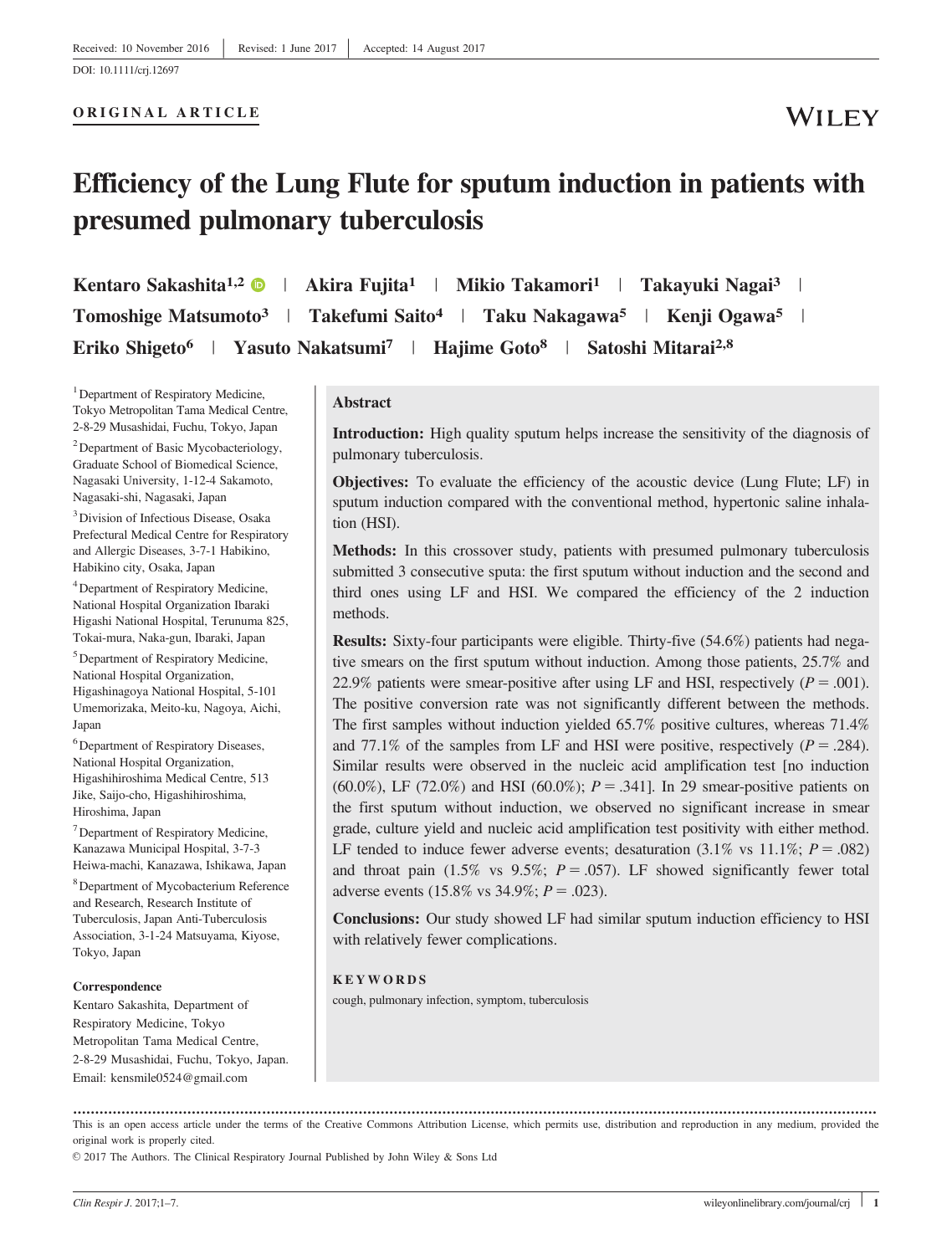# $\frac{2}{\sqrt{3}}$  SAKASHITA ET AL.

#### 1 <sup>|</sup> INTRODUCTION

Early diagnosis of pulmonary TB is essential for the effective treatment of TB and infection control. Sputum smear microscopy is still the only method in many settings for the diagnosis of active TB. This method requires high-quality sputum samples for high-sensitivity detection of acid-fast bacilli (AFB). One study regarding sputum sample quality among pulmonary TB patients suggested that purulent or bloodtinged sputum showed significant positive correlation with AFB smear positivity compared to mucoid or saliva specimens.<sup>1</sup> However, some patients, including small children, elderly people and people living with human immunodeficiency virus (HIV) generally expectorate paucibacillary or no sputum. In such cases, hypertonic saline inhalation (HSI) is currently recommended to induce sputum. This method requires the use of an ultrasonic nebuliser and aseptic hypertonic saline solution, which are not readily available in resource-limited settings. Thus, there is need for a simple sputum induction method that requires no electricity or complicated device.

The Lung Flute (LF; Medical Acoustics, Buffalo, New York) is an acoustic device invented in 2002 for promoting sputum expectoration. It is small, light and consists only of a mouthpiece with an internal reed attached to a 36.8-cm-long rectangular hardened plastic tube (Figure 1). LF requires no other device or external power source for operation. When the patient exhales gently through the mouthpiece, LF generates 18–22 Hz of acoustic waves and 110–115 dB output with a pressure of  $2.5$  cm  $H<sub>2</sub>O$ . These waves travel downward along the tracheobronchial tree and vibrate the secretions and sputum. As a result, LF can increase sputum clearance and ease expectoration. In 2012, the World Health Organization recognised LF as an innovative medical device for diagnosing pulmonary TB, particularly in resourcelimited settings.<sup>2</sup> The US Food and Drug Administration approved LF as a sputum induction device for diagnostic purposes in  $2006$ .<sup>3</sup>

Fujita et al. showed that LF is able to induce sputum expectoration efficiently in patients with suspected pulmonary TB who are unable to expectorate sputum immediately.4 However, thus far, no controlled study has compared the sputum induction efficiency between LF and HSI. The objective of this study was to evaluate the sputum induction efficiency of LF in comparison with HSI for the bacteriological diagnosis of the patients with presumed pulmonary TB.



#### 2 <sup>|</sup> PARTICIPANTS AND METHODS

#### 2.1 <sup>|</sup> Participants

This was a multicentre randomised non-blinded crossover study conducted at 6 TB hospitals in Japan. The patients who were highly suspected of harbouring active pulmonary TB, and who could not easily expectorate sputum, were screened between 1 December 2010 and 31 November 2013. Patients were asked to expectorate sputum forcefully. If the first sample obtained was less than  $2+$  positive in smear microscopy, they were eligible for the study. If the first sputum smear microscopy of the participants was positive, patients began anti-TB treatment immediately. The exclusion criteria were as follows:  $a$  3+ sputum AFB smear microscopy result at enrolment, asthma, haemoptysis, chronic hypoxemia (SpO<sub>2</sub> < 90% in ambient air), easy expectoration of spontaneous sputum and no understanding of sputum induction procedures. Additionally, patients who were treated with anti-TB drugs for more than 5 days were excluded to avoid the TB treatment effect on laboratory examination results.

#### 2.2 <sup>|</sup> Sputum induction procedures

The enrolled participants were randomly assigned to 2 groups, A and B, after expectorating their first sputum sample without induction. Participants in group A submitted their second sputum sample using LF and on the following day submitted their third sample using HSI; the order was reversed for the participants in group B. To avoid any residual effect of the previous sputum induction, we collected the 2 sputum samples at least 24 hours apart. LF was used according to the manufacturer's instructions, and the procedure was performed in the morning. Briefly, after a deep inhalation, patients exhaled twice into the mouthpiece of the LF. Then, they rested for 2 or more normal breaths and repeated the process 20 times under the care and observation of the medical staff. The HSI with 3% hypertonic saline was performed using an ultrasonic humidifier for 10 minutes. Within 3 hours of performing either sputum induction, the participants expectorated sputum into a sterile cup.

#### 2.3 <sup>|</sup> Laboratory procedures

Sputum samples were digested and decontaminated using the standard N-acetyl-L-cysteine-2% NaOH decontamination method. After neutralisation with phosphate buffer (PB, pH 6.8), samples were centrifuged at 3000 g for 15 minutes at 48C. After centrifugation, the supernatant was discarded, and the sediment was re-suspended in 1 ml of PB. The AFB smear examination was performed using auramine O fluores-FIGURE 1 Image of the Lung Flute cence microscopy using 50 µl of the suspension. We utilised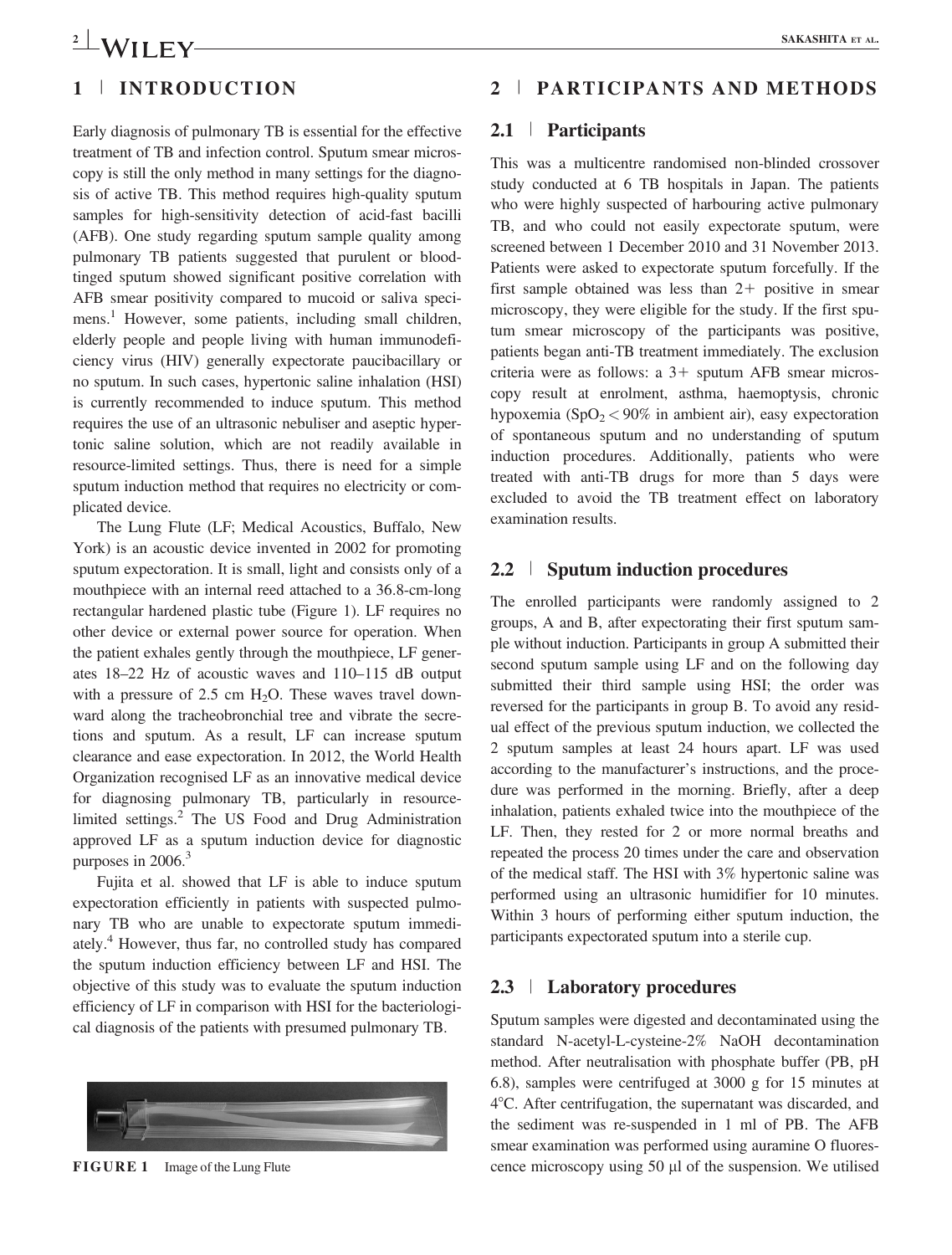$500 \mu l$  out of each suspension for the culture using the mycobacteria growth indicator tube (MGIT; Becton Dickinson, Franklin Lakes, New Jersey). In the positive culture, Mycobacterium tuberculosis (MTB) bacilli were identified by lateral flow immunoprecipitation (Capilia TB; TAUNS, Izunokuni-shi Japan). Mycobacterial DNA was extracted from 200 µl of the suspension using an automatic system (Magtration System 12GC PLUS, Precision Science System, Chiba, Tokyo) according to the manufacturer's instructions. The extracted DNA samples were stored at  $-80^{\circ}$ C until nucleic acid amplification. Quantitative nucleic acid amplification was performed by real-time polymerase chain reaction (PCR) using the QuantStudio 12K Flex Real-Time PCR system (Applied Biosystems, Foster City, California), according to the method previously reported.<sup>5</sup>

#### 2.4 Clinical data and adverse events

Using a standardised questionnaire, data about the basic characteristics of the participants, including their age, sex, body mass index and chest radiograph findings (the presence of lung cavitation and the extent of the disease) were collected. We monitored the  $SpO<sub>2</sub>$  of the participants during the sputum induction. Any adverse events of sputum induction, including throat discomfort, throat pain, dyspnoea, wheezing, severe cough, numbness, tremor and nausea, as well as the number of participants whose  $SpO<sub>2</sub>$  decreased more than 3% during or after the sputum induction, were recorded.

#### 2.5 <sup>|</sup> Statistical analysis

Fisher's exact test was used to compare the categorical data between groups and methods. Cochran's Q test was used to compare the results of binary data among more than 3 paired groups. McNemar's test was used to compare the results of binary data among 2 paired groups. The Kruskal–Wallis test was used to compare the sputum AFB smear positivity grade and time to positivity (in days) of the samples without induction with those using LF and HSI. We used the unpaired Student's t-test to compare 2 consecutive variables that followed a normal distribution. To compare 2 consecutive variables that followed a non-normal distribution, we used the Mann-Whitney  $U$  test. A difference was regarded as statistically significant when  $P < .05$ . STATA version 12.1 (StanCorp, College Station, Texas) was used for statistical analysis.

#### 2.6 <sup>|</sup> Ethical consideration

The institutional review boards of all 6 participating hospitals approved this study. All eligible participants provided written informed consent before enrolment.

#### 3 <sup>|</sup> RESULTS

#### 3.1 <sup>|</sup> Participants

Although 67 participants were enrolled in total, 1 withdrew consent during the early phase of TB treatment. One participant in each group was excluded from the analysis because their culture results records were incomplete. Then, a total of 64 subjects with presumed to be suffering from TB, 32 in group A and 32 in group B, were finally included in the analysis (Figure 2).

The mean  $\pm$  standard deviation (SD) age of participants was  $58 \pm 17$  years. Of the 64 participants, 22 (34.3%) were female. The mean body mass index was  $20 \pm 3$  kg/m<sup>2</sup>. On chest radiograph, 28 (43.7%) participants presented lung cavitation (s); of these, 7 (10.9%) presented extensive involvement of over 50% of the lung field. There was no significant difference in the basic characteristics or chest radiograph findings between the 2 groups [A  $(n = 32)$  and B  $(n = 32)$ ; Table 1]; nor was there any significant difference in the smear positivity distribution between the groups on the first sample (Figure 3A,B) ( $P = .883$ ). All of 64 patients successfully expectorated the sputa within 3 hours after using LF and HSI. Among the 64 patients, 35 had AFB-negative smears while 29 had AFB-positive smears in their first samples (Figure 3C).



FIGURE 2 A crossover study profile and process of enrolment, randomisation and final inclusion. Abbreviations: HSI, hypertonic saline inhalation; LF, Lung Flute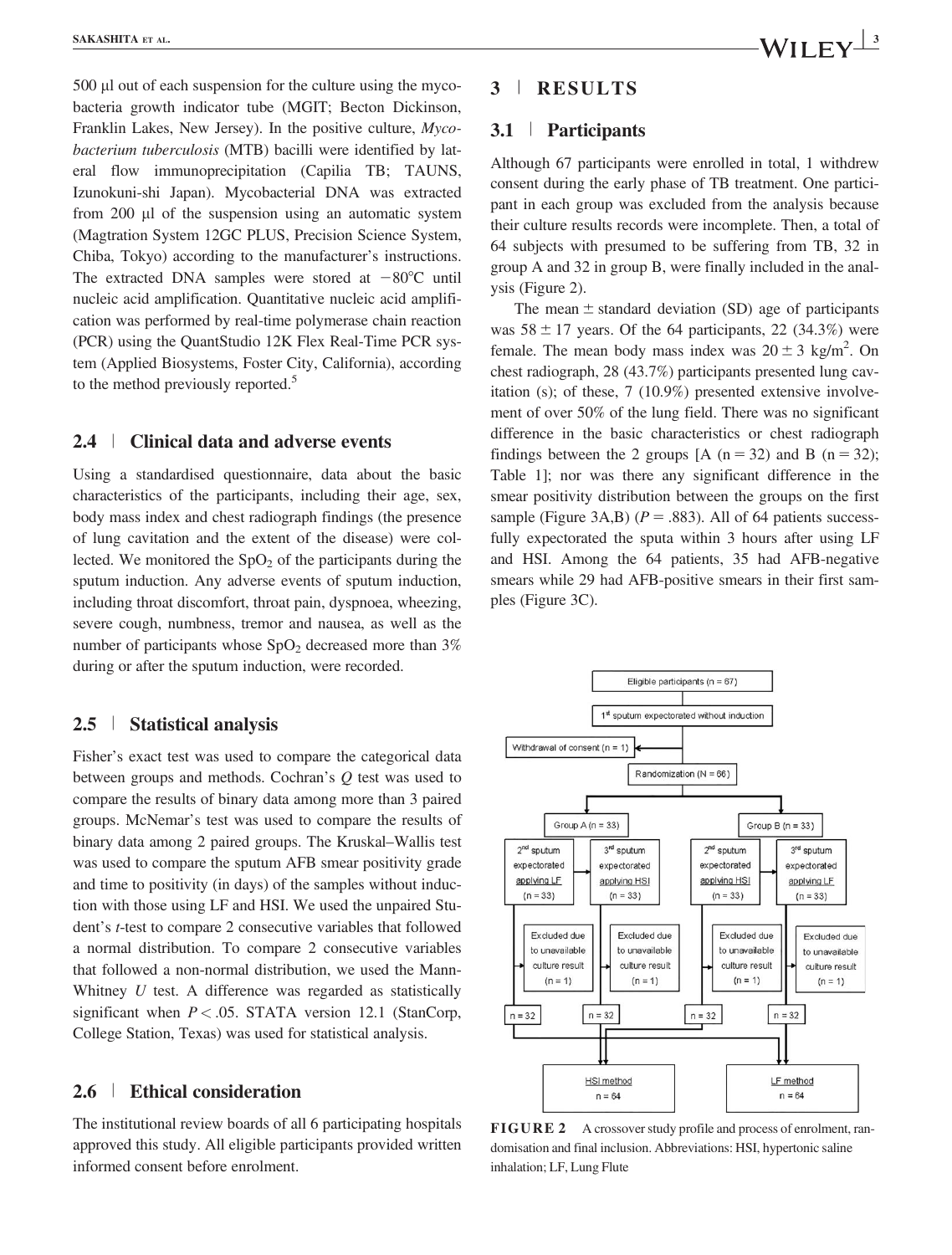TABLE 1 Comparison of basic characteristics and chest radiograph findings in Groups A and B

|                                                                                                            | <b>Group A</b><br>$(n = 32)$        | <b>Group B</b><br>$(n = 32)$      | P value              |
|------------------------------------------------------------------------------------------------------------|-------------------------------------|-----------------------------------|----------------------|
| Age (mean $\pm$ SD) <sup>a</sup><br>Female $(\%)^b$<br>BMI $(kg/m2)a$                                      | $61 + 18$<br>12(37.5)<br>$20 \pm 3$ | $56 + 17$<br>10(31.2)<br>$20 + 2$ | .323<br>.793<br>.743 |
| Chest X-ray findings<br>Cavity formation $(\%)^b$<br>Extensive lesions $(\%)^b$<br>No description $(\%)^b$ | 13 (40.6)<br>3(9.3)<br>1(3.1)       | 15(46.8)<br>4(12.5)<br>0(0.0)     | .801<br>1.00<br>1.00 |

Abbreviation: BMI, body mass index; SD, standard deviation.

<sup>a</sup>An unpaired t-test was used to compare parametric data.

<sup>b</sup>Fisher's exact test was used to compare categorical data. Data are shown as mean  $\pm$  SD or the number with its corresponding percentage.

#### 3.2 <sup>|</sup> Diagnostic efficiency of LF and HSI

Among the 64 participants, no significant difference was observed in liquid culture positivity {79.6% [95% confidence interval (95% CI): 67.7–88.7] in the first sputum sample, 82.8% [95% CI: 71.3–91.0] in the sputum sample with LF and 85.9% [95% CI: 74.9–93.3] in sputum sample with HSI;  $P = .440$ , median time to detection [11.0 days (95% CI: 10.0–14.7)] of the first sputum sample [13.0 days (95% CI: 12.0–14.0)] in the sputa with LF and 12.5 days (95% CI: 10.5–14.0) in those with HSI;  $P = .437$  and PCR positivity between the first sputum samples without induction [77.7% (95% CI: 64.4–87.9)] and those obtained using LF [79.6% (95% CI: 66.4–89.3)] and HSI [74.0% (95% CI: 60.3–85.0);  $P = .600$ ].

In total, the first sputum sample of 35 patients was smear-negative for AFB. Among these, statistically significant AFB smear conversions (from negative to positive) were determined in both LF and HSI ( $P = .003$ , Cochran's Q test). The number of patients with smear conversion was 9 [25.7% (95% CI: 12.4–43.2),  $P = .001$ ] for LF and 8 [22.8% (95% CI: 10.4–40.1),  $P = .001$ ] for HSI (Figure 4). No significant difference was observed in the smear positive conversion rate between LF and HSI ( $P = .738$ , McNemer's test). The liquid culture positivity tended to be higher in the sputa induced by LF [71.4% (95% CI: 53.6–85.3)] and HSI [77.1% (95% CI: 59.8–89.5)] than in the sputa of the first samples  $[65.7\% (95\% CI: 47.7–80.8)] (P = .284)$  (Table 2). The median time to detection also tended to be shorter with LF [14.0 days (95% CI: 13.0–18.7)] and HSI [14.0 days (95% CI: 11.0–19.6)] compared with the first samples in this subgroup [17.0 days (95% CI: 12.0–20.5)] ( $P = .798$ ) (Table 2). The sputum samples of 10 patients among 35 patients with smear-negative results were not prepared for nucleic acid amplification because their storage condition was inappropriate. Therefore, PCR was performed on 25 patients

among those with smear-negative results. PCR positivity tended to be higher in the samples obtained with LF [72.0% (95% CI: 50.0–87.9)], compared with those obtained with HSI [60.0% (95% CI: 38.6–78.8)] and those without sputum induction  $[60.0\% (95\% CI: 38.6–78.8)] (P = .341)$  (Table 2).

In the remaining 29 first sputum smear-positive patients out of 64 participants, no significant increase of smear positivity was observed by either LF or HSI  $(P = .418, )$ Cochran's Q test). No significant difference was observed in



FIGURE 3 Acid-fast bacilli (AFB) smear positivity in spontaneously expectorated sputum. A, AFB smear positivity in group A ( $n = 32$ ). B, AFB smear positivity in group B ( $n = 32$ ). \*The Mann-Whitney U test was used to compare the distribution of sputum smear positivity between groups A and B. C, Overall sputum acid-fast bacilli smear positivity  $(n = 64)$ . Abbreviations: AFB, acid-fast bacilli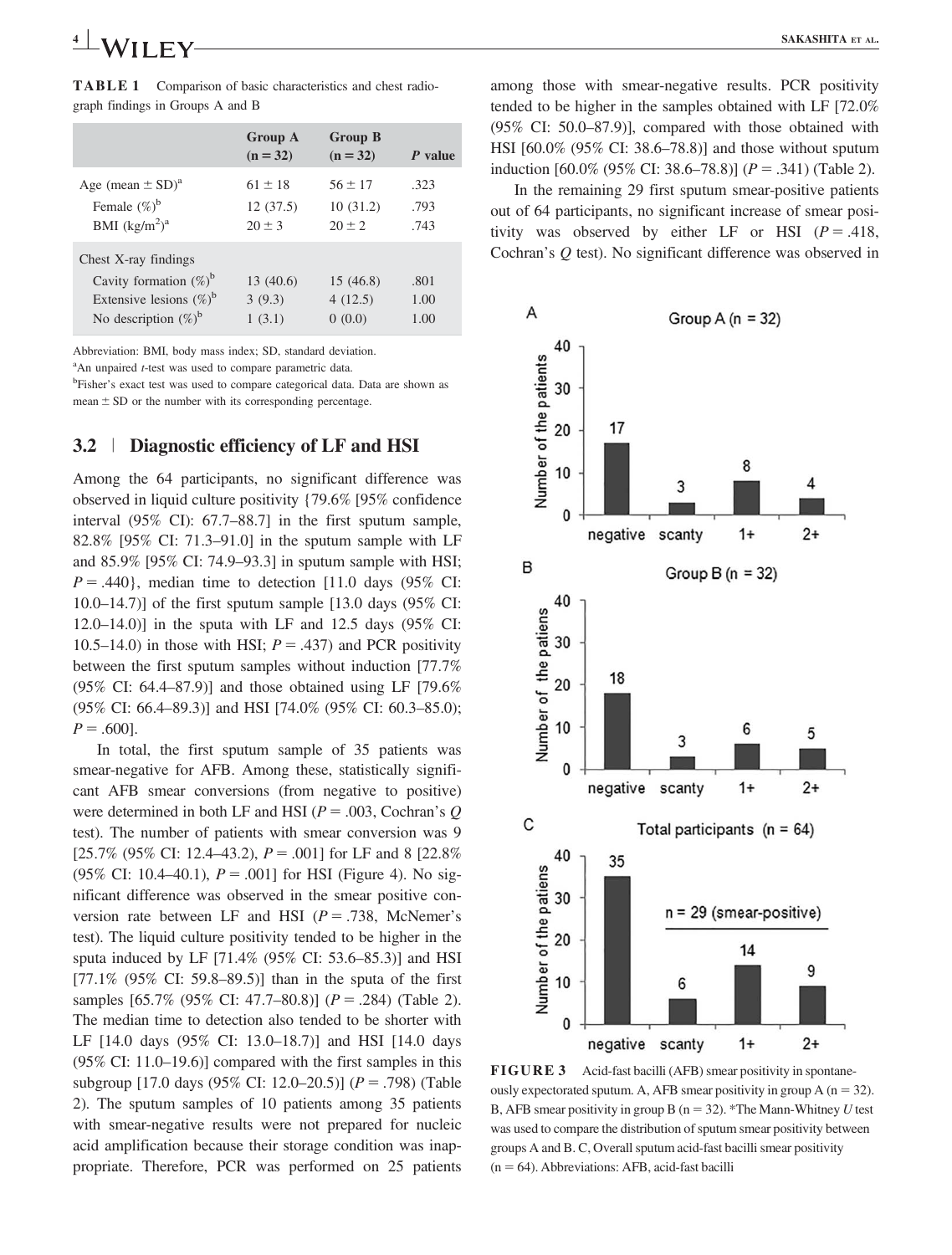

FIGURE 4 Changes in AFB smear results after sputum induction by Lung Flute and hypertonic saline inhalation compared with sputum without induction (in initial sputum AFB negative cases). \*The McNemer's test was used to compare smear positivity between spontaneous expectoration and Lung Flute or hypertonic saline inhalation. Abbreviations: AFB, Acid-fast bacilli; HSI, hypertonic saline inhalation; LF, Lung Flute; SE, spontaneous expectoration

culture positivity, time to detection, or PCR positivity between the sputa with and without induction (Table 2).

#### 3.3 <sup>|</sup> Adverse events with LF and HSI

We were able to obtain the information of adverse events from 63 out of the 64 total patients because the adverse event data of 1 patient were not recorded for an unknown reason. Thirty-two adverse events were recorded. LF tended to result in less throat discomfort and throat pain  $(P = .248)$  and  $P = .057$ , respectively) (Table 3). The proportion of cases in which  $SpO<sub>2</sub>$  decreased over 3% after the induction tended to be lower with LF  $(3.17\% \text{ vs } 11.1\%, P = .082)$ . The total number of adverse events was significantly lower in LF (10 events) than in HSI (22 events) ( $P = .023$ , Table 3).

#### 4 <sup>|</sup> DISCUSSION

This study compared the performance of 2 sputum induction methods, LF and HSI. Our findings indicated that LF and

**TABLE 2** Liquid culture yield, time to detection and PCR positive yield of the first sputum (no induction) of smear-negative and smearpositive patients

| Spontaneously expectorated sputum smear-negative cases $(n = 35)$ |                                              |                                              |                                             |                            |  |  |  |
|-------------------------------------------------------------------|----------------------------------------------|----------------------------------------------|---------------------------------------------|----------------------------|--|--|--|
| Culture positivity $N$ (%)                                        | SE $(n = 35)$                                | LF $(n = 35)$                                | HSI $(n = 35)$                              | $*P$ value                 |  |  |  |
|                                                                   | 23(65.7)                                     | 25(71.4)                                     | 27(77.1)                                    | .284                       |  |  |  |
| Median time to detection days (95% CI)                            | SE $(n = 21)^{a}$<br>17.0<br>$(12.0 - 20.5)$ | LF $(n = 23)^{a}$<br>14.0<br>$(13.0 - 18.7)$ | HSI $(n = 24)^{a}$<br>14.0<br>$(11.0-19.6)$ | ** $P$ value<br>.798       |  |  |  |
| PCR positivity $N(\%)$                                            | SE $(n = 25)^{b}$<br>15(60.0)                | LF $(n = 25)^{b}$<br>18(72.0)                | HSI $(n = 25)^{b}$<br>15(60.0)              | $*P$ value<br>.341         |  |  |  |
| Spontaneously expectorated sputum smear-positive cases $(n = 29)$ |                                              |                                              |                                             |                            |  |  |  |
| Culture positivity<br>$N(\%)$                                     | $SE (n = 29)$                                | LF $(n = 29)$                                | HSI $(n = 29)$                              | $*P$ value                 |  |  |  |
|                                                                   | 29(100.0)                                    | 27(93.1)                                     | 28 (96.5)                                   | .418                       |  |  |  |
| Median time to detection days (95% CI)                            | SE $(n = 26)^a$<br>8.5<br>$(6.0 - 11.0)$     | LF $(n = 25)^{a}$<br>12.0<br>$(8.0-13.8)$    | HSI $(n = 26)^a$<br>10.5<br>$(8.45 - 13.5)$ | $*$ <i>P</i> value<br>.124 |  |  |  |
| PCR positivity<br>$N(\%)$                                         | SE $(n = 29)^{b}$                            | LF $(n = 29)^{b}$                            | <b>HSI</b> $(n = 29)^{b}$                   | $*P$ value                 |  |  |  |
|                                                                   | 27(93.1)                                     | 25(86.2)                                     | 19(65.5)                                    | .548                       |  |  |  |

Abbreviations: HSI, hypertonic saline inhalation; LF, Lung Flute; PCR, polymerase chain reaction; SE, spontaneous expectoration; 95% CI, 95% confidence interval. Data are presented as number with the corresponding percentage and median (95% CI).

\*Cochran's Q test.

\*\*Kruskal–Wallis test were used for statistical analysis.

a Number of available cases for time to detection.

<sup>b</sup>Number of available polymerase chain reaction (PCR) samples.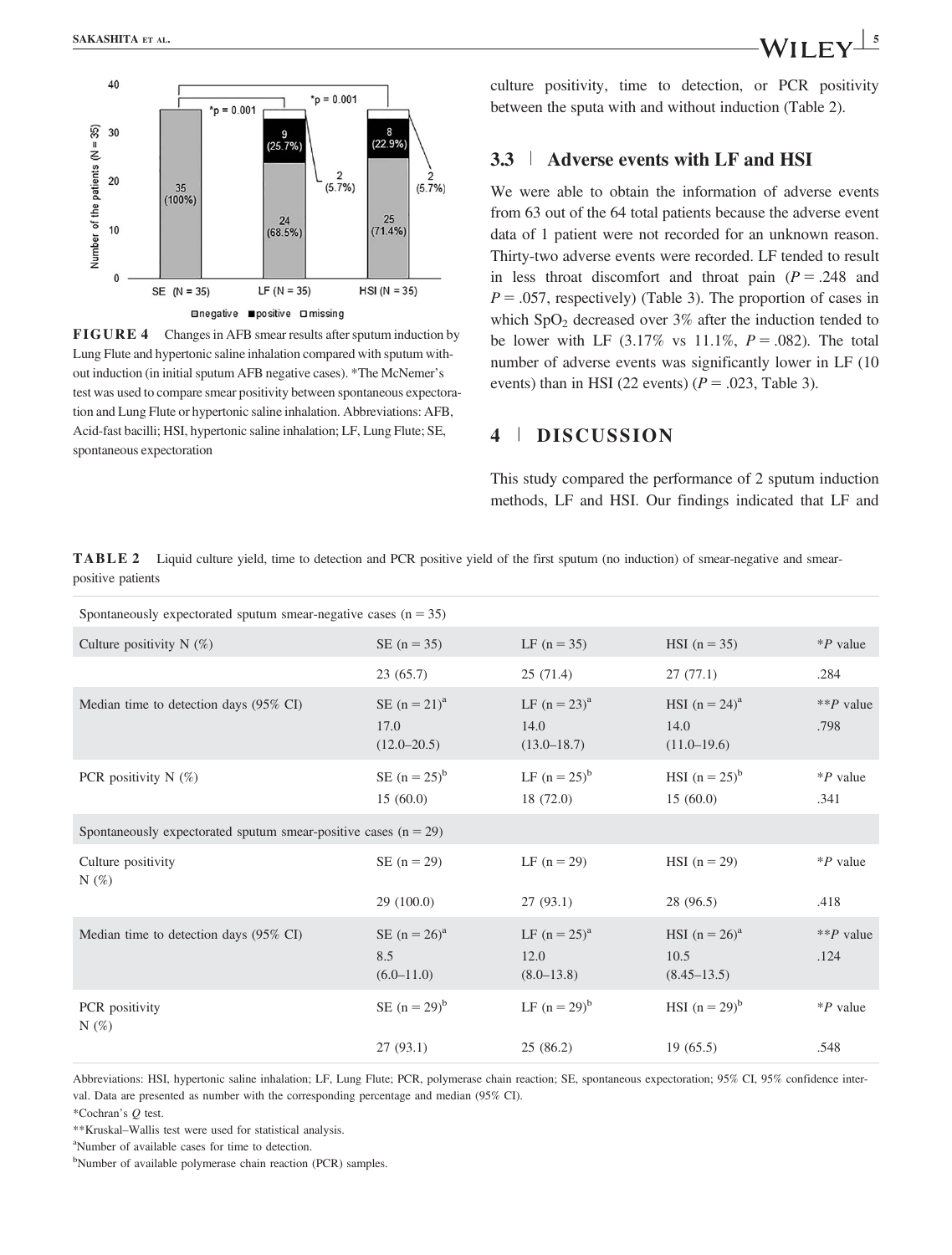TABLE 3 Frequency of adverse events by sputum induction method

| <b>Adverse events</b>               | LF<br>$(n = 63)^{a}$ | <b>HSI</b><br>$(n = 63)^{a}$ | $\ast P$ value |
|-------------------------------------|----------------------|------------------------------|----------------|
| $>3\%$ decrease in SpO <sub>2</sub> | 2(3.1)               | 7(11.1)                      | .082           |
| Throat discomfort                   | 0(0.0)               | 2(3.1)                       | .248           |
| Throat pain                         | 1(1.5)               | 6(9.5)                       | .057           |
| Dyspnoea                            | 2(3.1)               | 2(3.1)                       | .691           |
| Wheezing                            | 2(3.1)               | 2(3.1)                       | .691           |
| Severe cough                        | 2(3.1)               | 3(4.7)                       | .500           |
| <b>Numbness</b>                     | 1(1.5)               | 0(0.0)                       | .500           |
| Total events                        | 10(15.8)             | 22(34.9)                     | .023           |

Abbreviations: HSI, hypertonic saline inhalation; LF, Lung Flute.

<sup>a</sup>Number of available final data on adverse events.

\*Fisher's exact test was used. All data are presented as a number with the corresponding percentage.

HSI contributed to the conversion of smear results from patients presumed of harbouring active pulmonary TB and whose first sample was AFB smear negative. We observed no statistically significant difference with regard to liquid culture positivity, time to detection, or positive PCR rate between LF and HSI. Therefore, our results demonstrated that both LF and HSI are similarly capable of inducing highquality sputum samples. Hensler et al. first reported the feasibility and utility of HSI for obtaining sputum samples of adequate quality from patients with suspected pulmonary TB who were unable to expectorate sputum.<sup>6</sup> Since that report was published, several studies have shown the benefits and tolerability of sputum induction with various concentrations of hypertonic saline.<sup>7,8</sup> Therefore, HSI is currently regarded as a feasible method for promoting sputum expectoration. Because it is less invasive than gastric aspiration or bronchoscopy, HSI is also recommended for inducing highquality sputum in young children.<sup>9,10</sup> Additionally, several studies have shown the efficacy of HSI for diagnosing pulmonary TB, particularly in patients infected with HIV who are known to have paucibacillary sputum.<sup>11,12</sup> Although HSI is simple, it requires sterile hypertonic saline and an electric ultrasonic humidifier, so it is difficult to perform in resourcelimited settings.

In this study, the use of LF was simple and had a similar capability of inducing sputum compared with HSI. Several studies showed that LF can be an efficient method for obtaining appropriate sputum samples for the cytological and molecular analyses of early lung cancer detection.<sup>13,14</sup> Furthermore, using LF helps ease the expectoration of sputum and ameliorates the symptoms of patients with chronic obstructive pulmonary disease.<sup>15</sup> Our study demonstrated

that LF method tended to result in fewer cases of  $SpO<sub>2</sub>$ reduction and fewer throat-related adverse events than HSI. These findings suggest that the LF, like HSI, can be used to promote sputum expectoration in patients with presumed TB that may aid the diagnosis.

A limitation of our study is the small sample size, which precluded any conclusions about the statistical noninferiority of LF compared with HSI in terms of sputum induction capacity. Another limitation was that the determination of the eligibility of participants who felt no immediate urge to expectorate sputum depended on their subjective statements. However, the induction process was normally introduced when the patient reported no immediate urge to expectorate sputum. Thus, the criterion was reasonably reliable in our estimation.

The findings in this study indicated that the LF method might generally be user-friendly and preferable above HSI. Usually, a disposable mouthpiece is used with HSI to prevent cross-contamination, and more attention should be paid to the possibility of contamination via other non-disposable parts of the ultrasonic nebuliser. In contrast, LF was designed for individual use and can, therefore, be kept free of crosscontamination. Moreover, because LF requires no external power source and is easily portable, it could serve as a practical method even for the patients living in remote areas with a limited power supply. Thus, we consider that LF could be a potential replacement of HSI.

#### 5 <sup>|</sup> CONCLUSIONS

LF was useful for the induction of high-quality sputum to diagnose active pulmonary TB, had a similar efficacy to HSI and generally resulted in less adverse events. Although further studies will be required for a full performance evaluation of the LF, this device could be used as a sputum induction tool.

#### ACKNOWLEDGMENT

The authors thank Ms Fukuyo Ishido for her support in recording patient data. LF was kindly donated by Acoustic Innovations Co., Ltd.

#### CONFLICT OF INTEREST

The authors have explicitly stated that there are no conflicts of interest in connection with this article.

#### AUTHOR CONTRIBUTIONS

All authors contributed to the design of the study and performed data collection. All authors read and approved the final manuscript.

Performed the statistical analysis: Sakashita